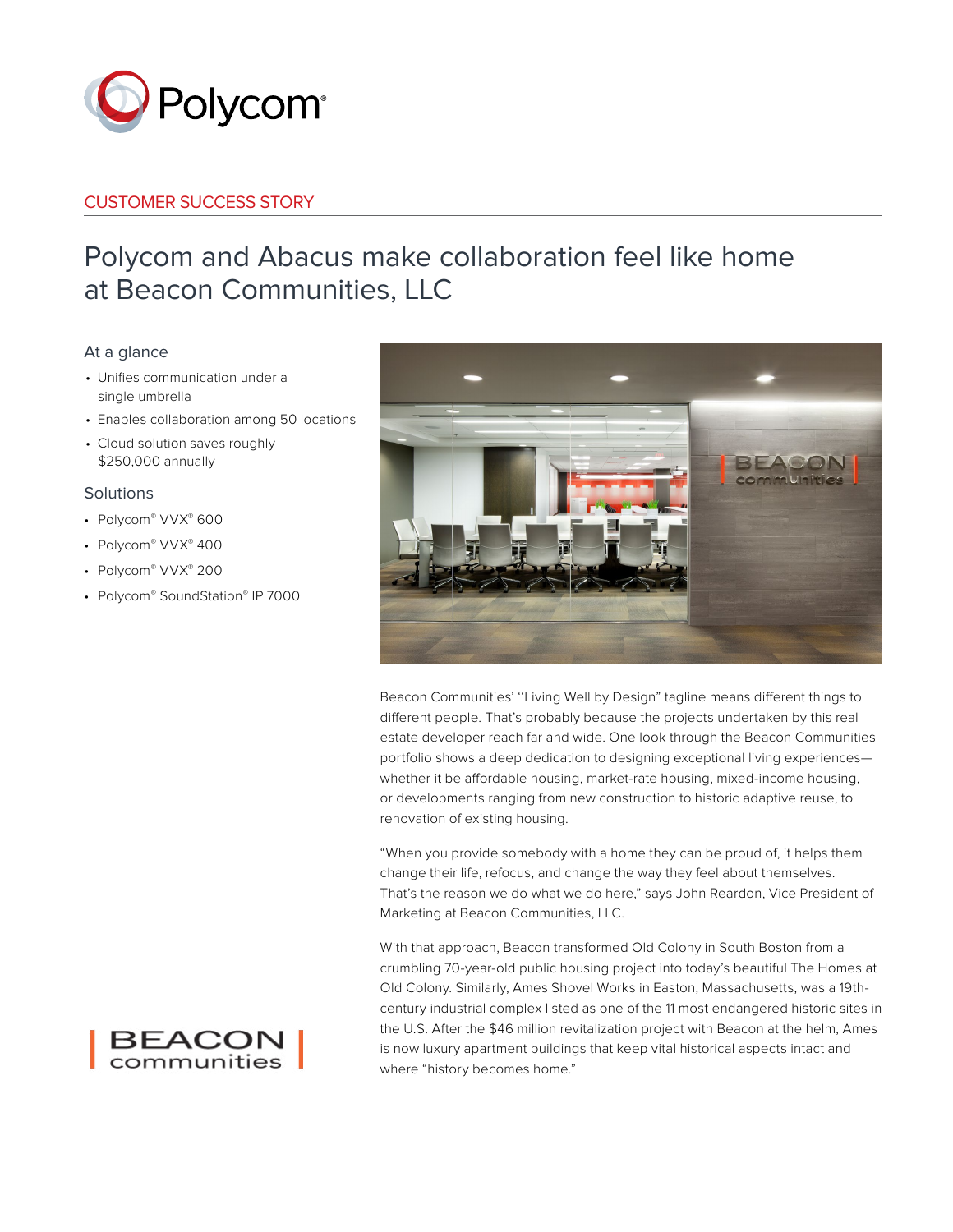# "The Polycom/Abacus solution changed the game at the property level and at the management level."

Richard Goff, Vice President of Technology, Beacon Communities

#### Keeping up with growth

With more than 60 communities, nearly 12,000 apartments in New England, New York, Maryland, and Virginia, communitybuilding is ingrained in the Beacon Communities employee culture. "The core of Beacon is our people, so we try our best to maintain great employee engagement as our company grows and employees spread out to other states," Reardon says.

Within the last few years, the company grew beyond that corporate office that sits at the heart of downtown Boston. The single corporate office conference bridge had a 6-12 phone line capacity, and the other Beacon offices throughout seven states were operating independently with a patchwork of solutions and vendors providing PBX services.

Richard Goff, Vice President of Technology, saw the need to gather all physical locations under one umbrella, and refused to settle for less than top-tier communications technology to tie all the office locations together.

#### The game changer

To head the change, he selected Abacus Group. "Most vendors come in on talking-and-selling mode. What stood out about Abacus Group is that they spent a good amount of time just listening to what we do. They wanted to know our goals and objectives and then looked within their toolkit to marry everything back up," Goff says.

That toolkit consisted of Abacus Cloud hosted VoIP and Polycom phones. Fifty Beacon Communities field offices, composed of 362 distributed employees, converted to the Abacus platform of internet-based telephony service that allows for unified communications and SIP-based PBX.

Richard Goff and team can now manage all locations from any location with an internet connection. "The Polycom/ Abacus solution changed the game at the property level and at the management level," Goff says, referring to the ease of setup, ease of use, and ease of management that the portal application provides.

Nearly 400 Polycom phones, including the VVX® 200, VVX® 400, and VVX® 600, populate the corporate office and 50 field offices, where employees process over a million calls per year.

#### Costs down, productivity up

Long-distance cost savings in the thousands

Implementing a single-sourced networked solution allowed Beacon to eliminate long-distance calls amongst themselves. "The expense of long distance connectivity between all operations of the business went away overnight," Goff says. Collectively, the savings approximate \$250,000 annually.

#### Workflow improvements boost productivity

Previously, all calls were routed from an operator at the main phone number. When Beacon began using three-digit dialing as part of the networked solution, every employee immediately picked up their own phone number. With calls coming directly to employees, receptionist personnel no longer have to traffic control inbound calls. Vendors who need to reach maintenance staff can now bypass front desk personnel and more quickly get their issues resolved. Freeing up front desk staff and allowing callers direct connections improves productivity and response communications.

When those calls come directly to employee desks, "The sound quality of the Polycom phones is extraordinary," Goff says. "We have a lot of happy employees knowing that their desk phones are of a better quality than what we had before."

And when not at their desks, they don't miss a beat. Mobile maintenance staff on various properties no longer miss messages from key vendors, and executive staff with hectic travel schedules find voicemail to email to be one of the favorite features.

#### Conference bridging expands collaboration

In the largest conference room at Beacon's corporate office, two SoundStation IP 7000s are daisy-chained, with two added expansion microphones to increase coverage of the room and amplify voice pickup. "The HD Audio makes for an exceptional conferencing experience," Goff says. However, employees are no longer limited to these physical meeting spaces.

Any manager in the company who wishes to host conference calls can do so from anywhere with a VoIP or cell signal. Unlike the previous architecture in which conference capability was enabled only within the corporate office, the current setup allows for virtually unlimited flexibility. "That enhancement